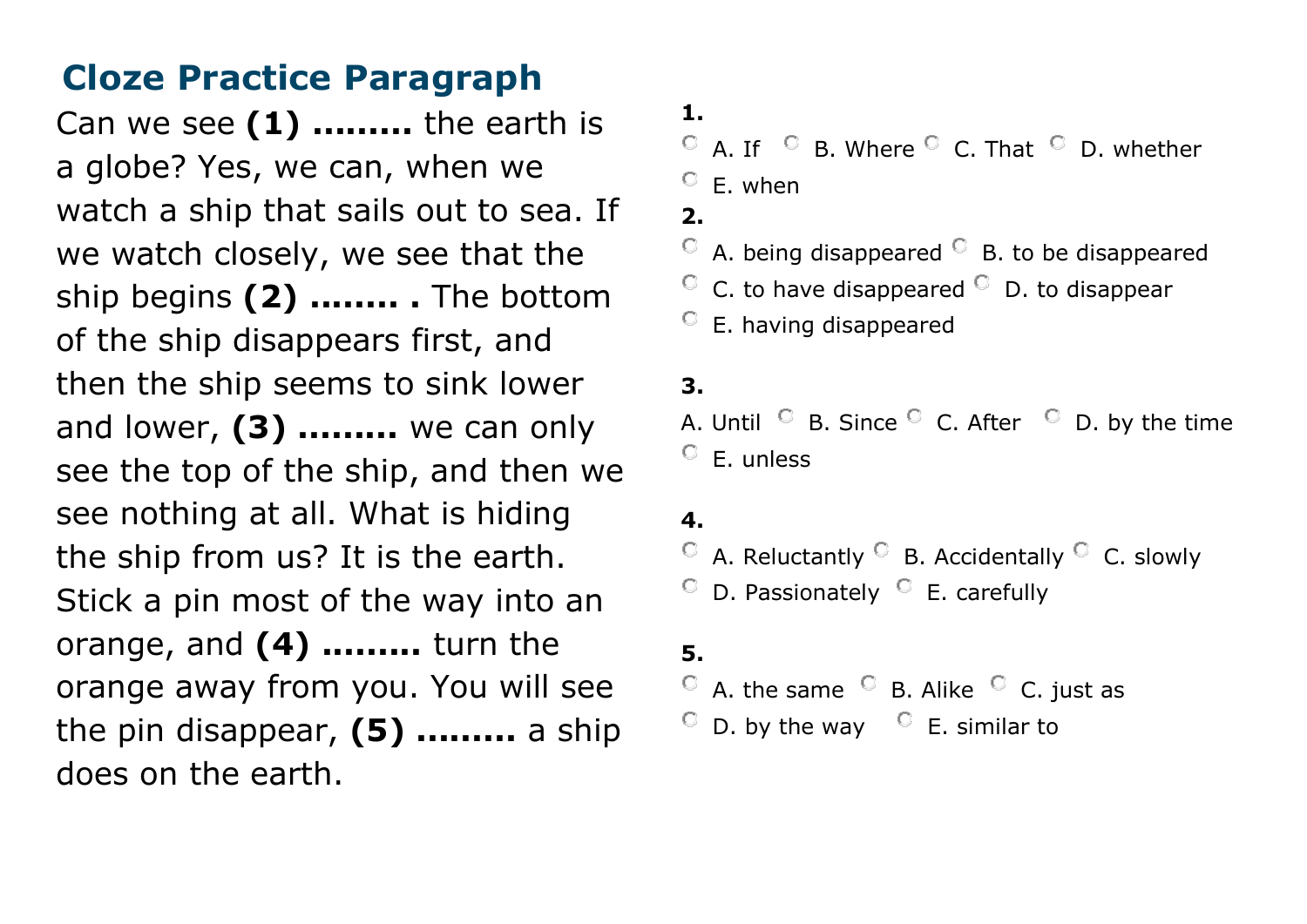## Close Test Passage 2

After months of colder weather, the days get longer, the buds (1) ............ in the trees, birds sing, and the world (2) ............ a green dress. Spring passes (3) ............ summer. Everyone knows that summer will not  $(4)$  ............ . The power of all the wisest men and women in the world cannot keep it for us. The corn becomes ripe, the leaves turn brown and then drop to the ground, (5) ............ the world changes its green dress for a dress of autumn colors.

1.

 $\overline{C}$  A. fall off  $\overline{C}$  B. take up  $\overline{C}$  C. put off

 $\degree$  D. come out  $\degree$  E. bring down

 $2<sub>-</sub>$ 

 $\circ$  A. looks after  $\circ$  B. puts on

- $\degree$  C. carries on  $\degree$  D. comes round
- $\circ$  F. deals with

### 3.

 $\circ$  A. Into  $\circ$  B. By  $\circ$  C. from  $\circ$  D. On  $\circ$  E. out of

### 4.

 $\degree$  A. Forego  $\degree$  B. evaluate  $\degree$  C. Succumb  $\degree$  D. Last  $\degree$  E. evolve

### 5.

 $\circ$  A. Yet  $\circ$  B. therefore  $\degree$  C. Since  $\degree$  D. whereas  $C$  F. And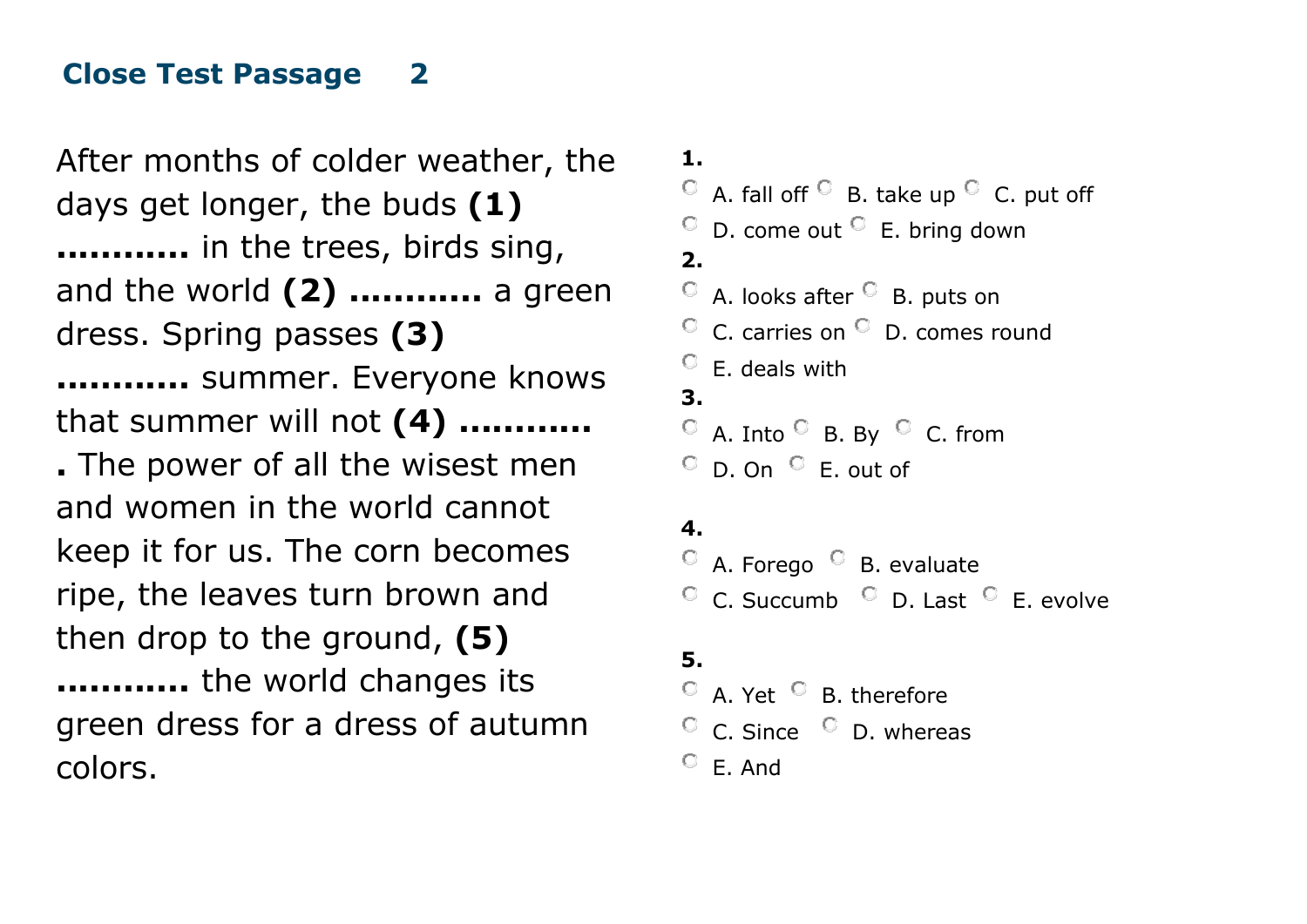## Cloze Passage Paragraph 3

The postal service is the government agency (1) ---- handles the mail. Its job is (2) ----- letters and packages to people and businesses all over the world. Its goal is to see that your mail gets to its destination (3) ----- possible. People (4) ----- the postal service to deliver important letters and even valuables, (5) ----- time and to the right person.

| $\perp$                                                              |
|----------------------------------------------------------------------|
| C A. the fact that C B. whether                                      |
| C C. of which C D. That C E. in that                                 |
| $2_{-}$                                                              |
| C A. being delivered C B. to be delivered                            |
| $\frac{C}{C}$ C. to have delivered $\frac{C}{C}$ D. having delivered |
| <sup>C</sup> E. to deliver                                           |
| 3.                                                                   |
| $\frac{C}{A}$ . less quickly $\frac{C}{B}$ . too quickly             |
| $\frac{C}{C}$ . so quickly that $\frac{C}{C}$ D. as quickly as       |
| <sup>C</sup> E. the most quickly                                     |
| $\overline{4}$ .                                                     |
| C A. back out C B. check out                                         |
| C C. come in C D. figure out                                         |
| C E. rely on                                                         |
| 5 <sub>1</sub>                                                       |
| C A. To C B. For C C. at                                             |
| <sup>O</sup> D. On <sup>O</sup> E. Over                              |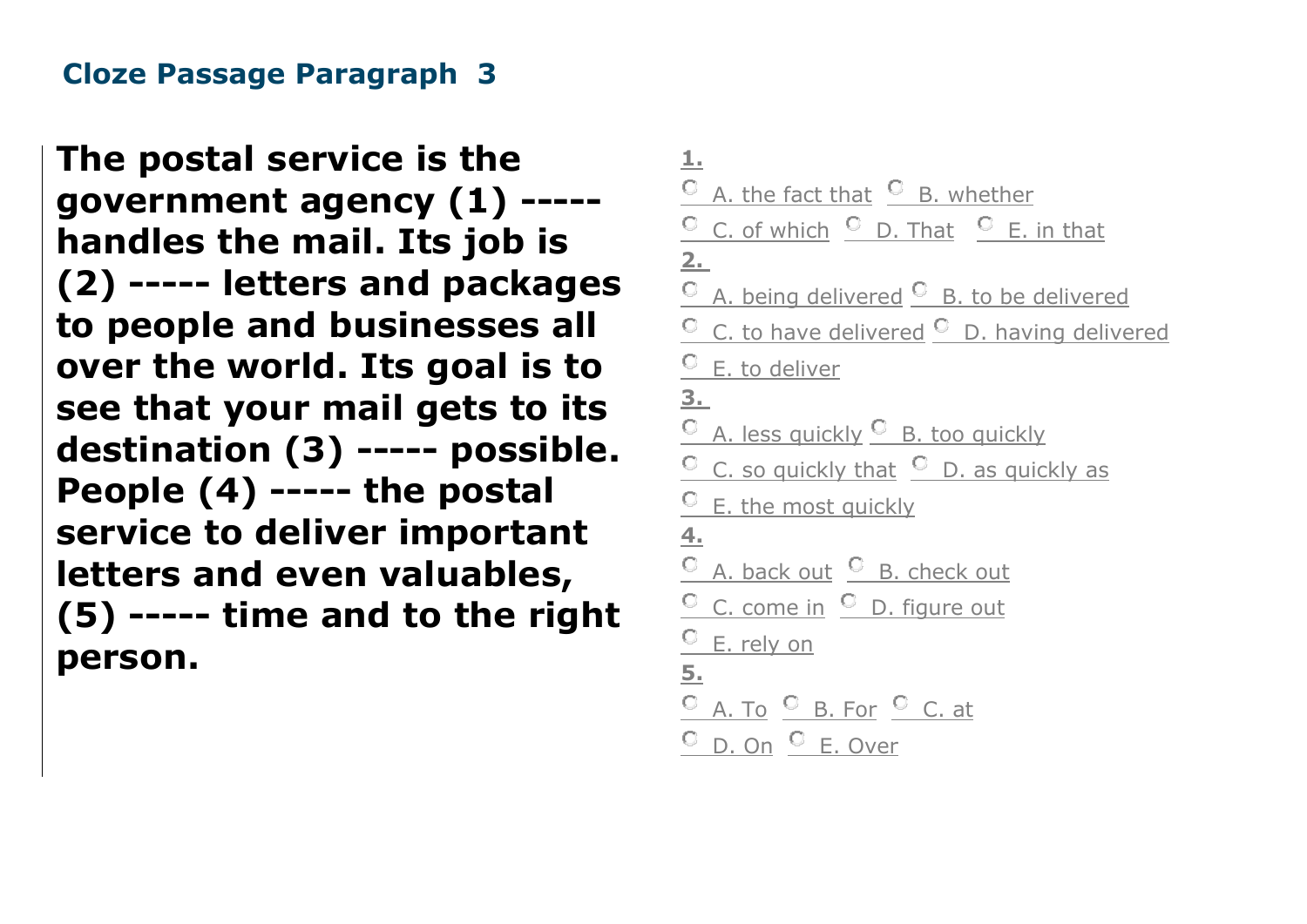# Cloze Test Passage 4

Petroleum, or crude oil, is one of the world's (1) ----- natural resources. Plastics, synthetic fibres, and (2) ----- chemicals are produced from petroleum. It is also used to make lubricants and waxes. (3) ----- , its most important use is as a fuel for heating, for (4) -- --- electricity, and (5) ----- for powering vehicles.

**1.**  $\frac{C}{A}$ . A. as important  $\frac{C}{B}$ . most important  $\circ$  C. so importantly  $\circ$  D. less importantly E. too important 2. <sup>C</sup> A. Much <sup>C</sup> B. a lot C C. Plenty C D. Many C E. less  $\frac{\circ}{\circ}$  A. Therefore  $\frac{\circ}{\circ}$  B. However C. Moreover C D. Hence C E. Rather 4. C A. Generated C B. to generate C. being generated <sup>C</sup> D. generate **C** E. generating 5. C A. Decisively C B. exclusively  $\circ$  C. Especially  $\circ$  D. favourably  $\circ$  E. Notably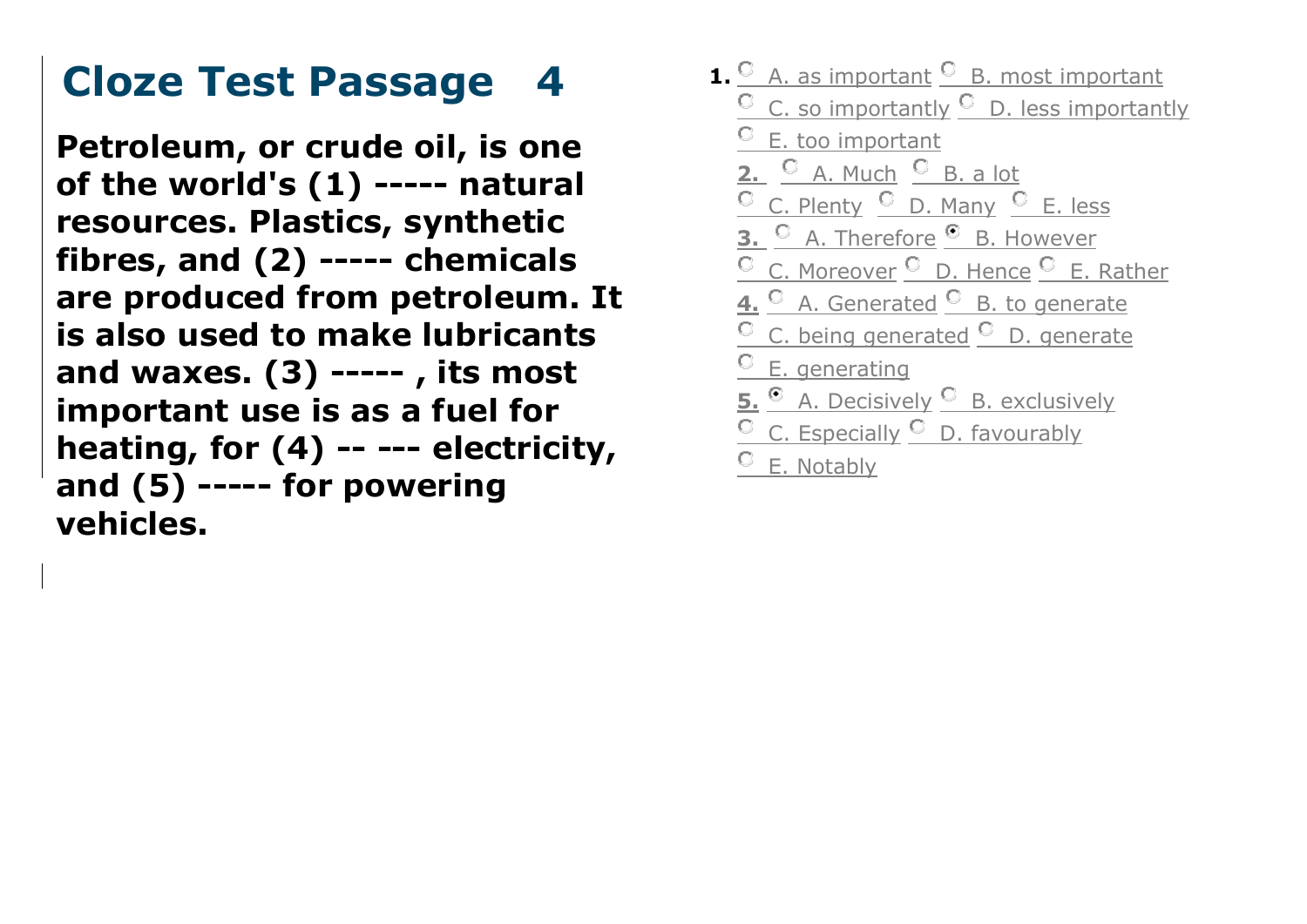Starting a (1) ......... data entry business is easier than trying to work from job to job. Having a business means that people will come to your business whenever they need a service you (2) ......... This also means that instead of having to always (3) ......... for jobs on freelancing websites, you will be able to have clients come to you as needed. One important thing to (4) ......... when starting a data entry business is that customer service is really important. It's hard to get anywhere in the data entry field if you don't provide your customers with all the services they need. It's important that you take your time to really care for your customers completely. Once you are ready to start your data entry business it's time to start building a great team. You want to have a team that can do a (5) ......... range of tasks so that your business can fill customer's needs. You want to always test your team before giving them the task of working with a client.

- $1.$ <sup> $\circ$ </sup> A. Complete  $\circ$  B. half complete  $\circ$  C. Blank  $\circ$  D. Intact  $\circ$  E. enhaustive **2.**  $\circ$  A. Bid  $\circ$  B. advance  $\circ$  C. Refuse  $\circ$  D. Offer  $\circ$  E. pitch
- **3.**  $\circ$  A. Assign  $\circ$  B. apply  $\circ$  C. After  $\circ$  D. Appeal  $\circ$  E. demand
- 4. A. Forgive B. remember  $\circ$  C. Discount  $\circ$  D. Fail  $\circ$  E. forget

## 5.

- $\degree$  A. Narrow  $\degree$  B. broad
- $\circ$  C. wide  $\circ$  D. open
- E. restricted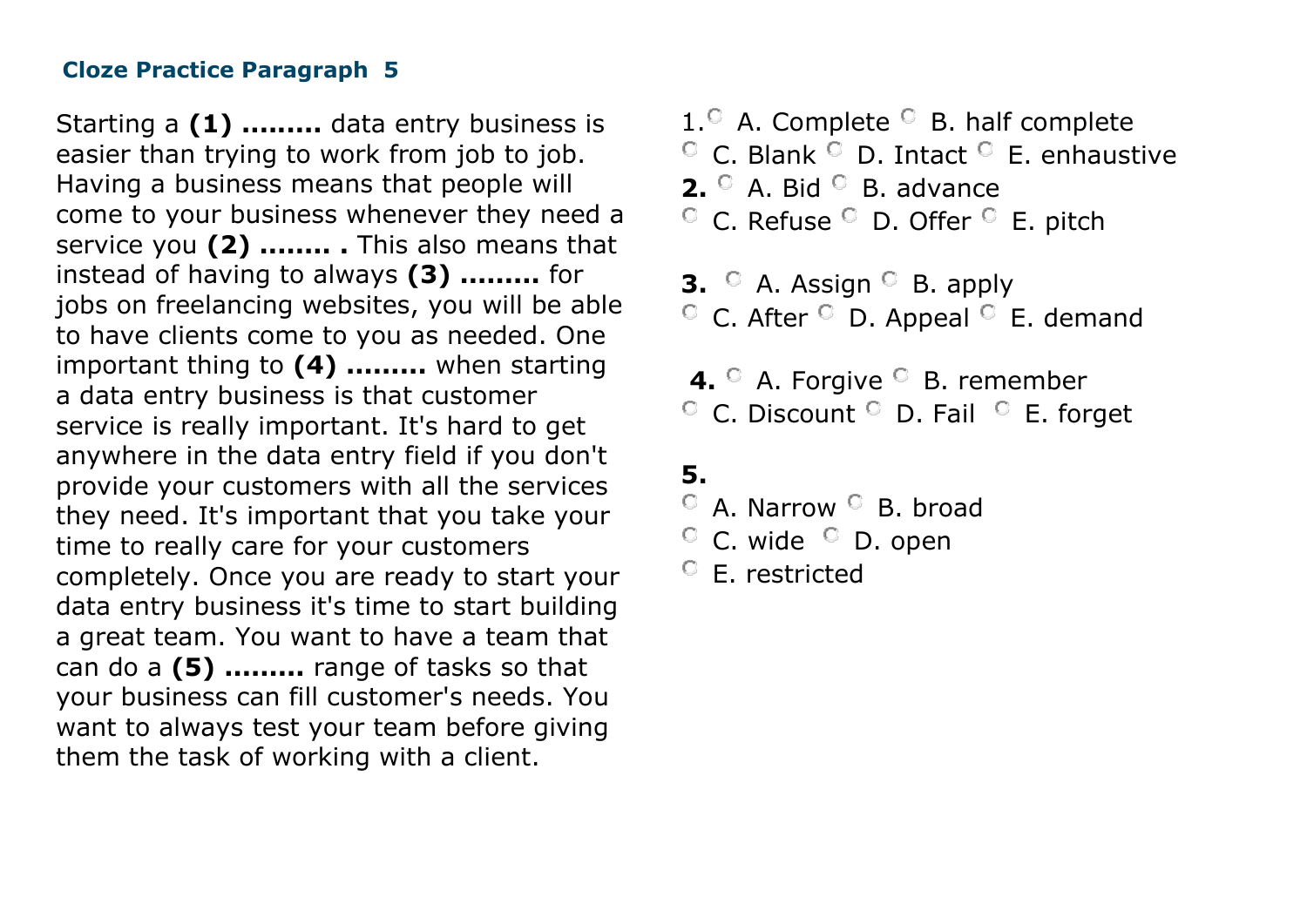It's nearly spring and it's time to grow plants. Of course, not all plants are (1) .........in season. This makes it very (2) ........ . to pick the best plants to grow. The good news is that there are tons of choices. Do you know that plants can grow in nearly every climate? It's true that some plants are picky but most are super (3) ......... and only require water, dirt and of course sun. This spring is the (4) ......... time to start your own garden. There are three amazing plants that work in every single climate. The first is spinach. Spinach is very easy to grow because it (5) ......... water well and can stand different levels of heat. The second is carrots. There are many types of carrots you can grow. Most carrots are very quick to grow and also handle all types of climates as well. The third is tomatoes. There are tons of different types of tomatoes. It's easy to find the perfect tomato for any location. Go plant some plants!

- **1.** A. Actually  $\circ$  B. today
- $\circ$  C. currently D. actively
- $C$  F. now
- **2.**  $\circ$  A. Easy  $\circ$  B. fun
- $\degree$  C. Stressful  $\degree$  D. difficult
- E. giddy
- **3.**  $\circ$  A. Flexible  $\circ$  B. picky
- $\circ$  C. Divine  $\circ$  D. cranky
- $\circ$  F difficult
- 4.  $\circ$  A. Worst  $\circ$  B. best
- $\degree$  C. Perfect  $\degree$  D. better
- $C$  F. fun
- **5.**  $\circ$  A. Losses  $\circ$  B. gets rid of
- <sup>C</sup> C. Removes <sup>C</sup> D. Shakes

<sup>C</sup> E. Holds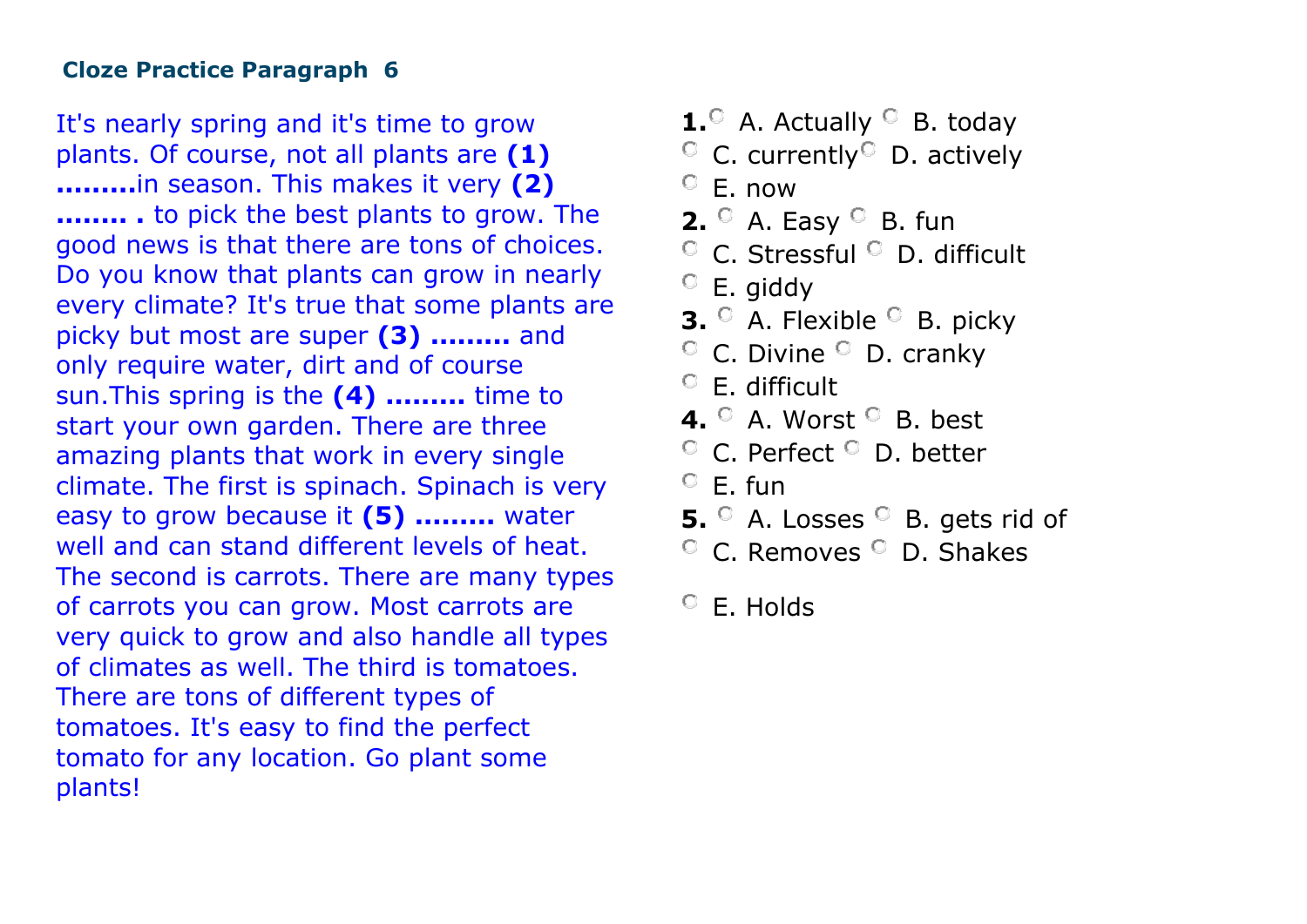In summer people (1) ......... to grill because the sun is high and the days are much longer. Grill safety is an important element to having a great grill party. There are many important (2) ........ . to remember. The first is (3) ......... a grill that is safe and will last at long time outdoors. Buying a grill can be a challenging but it can also be fun. There are gas grills and charcoal grills as well. For safety, be sure to keep all the grill supplies away from children if you get a charcoal or a gas grill. Gas grills (4) ......... cost more money over time since you need to buy more gas. The food made with a gas grill also has a different flavor. The good news is that many modern grills work both with charcoal or gas! The second factor is to make sure you have cleaning supplies and the right tools for your grill. You should have (5) ......... tools that keep your hands and arms safe from getting burnt. You should also have supplies that allow you to keep your grill clean after use. This summer, enjoy grilling with safety and fun.

## 1.

- $\circ$  A. Hate  $\circ$  B. enjoy  $\degree$  C. Love  $\degree$  D. Passionate  $\degree$  E. loathe
	- $2^{\circ}$  A. Goodies  $^{\circ}$  B. particular C. Influence C D. factors  $C$  F. aid. 3.  $\circ$  A. getting  $\circ$  B. losing  $\circ$  C. Grab  $\circ$  D. get  $\degree$  E. acquire 4.  $\circ$  A. Largely  $\circ$  B. normally  $\degree$  C. Never  $\degree$  D. exactly
		- $\circ$  E. seldom

## 5.

- $\circ$  A. the common  $\circ$  B. silly
- $\circ$  C. the wrong  $\circ$  D. the incorrect
- $C$  E. the right